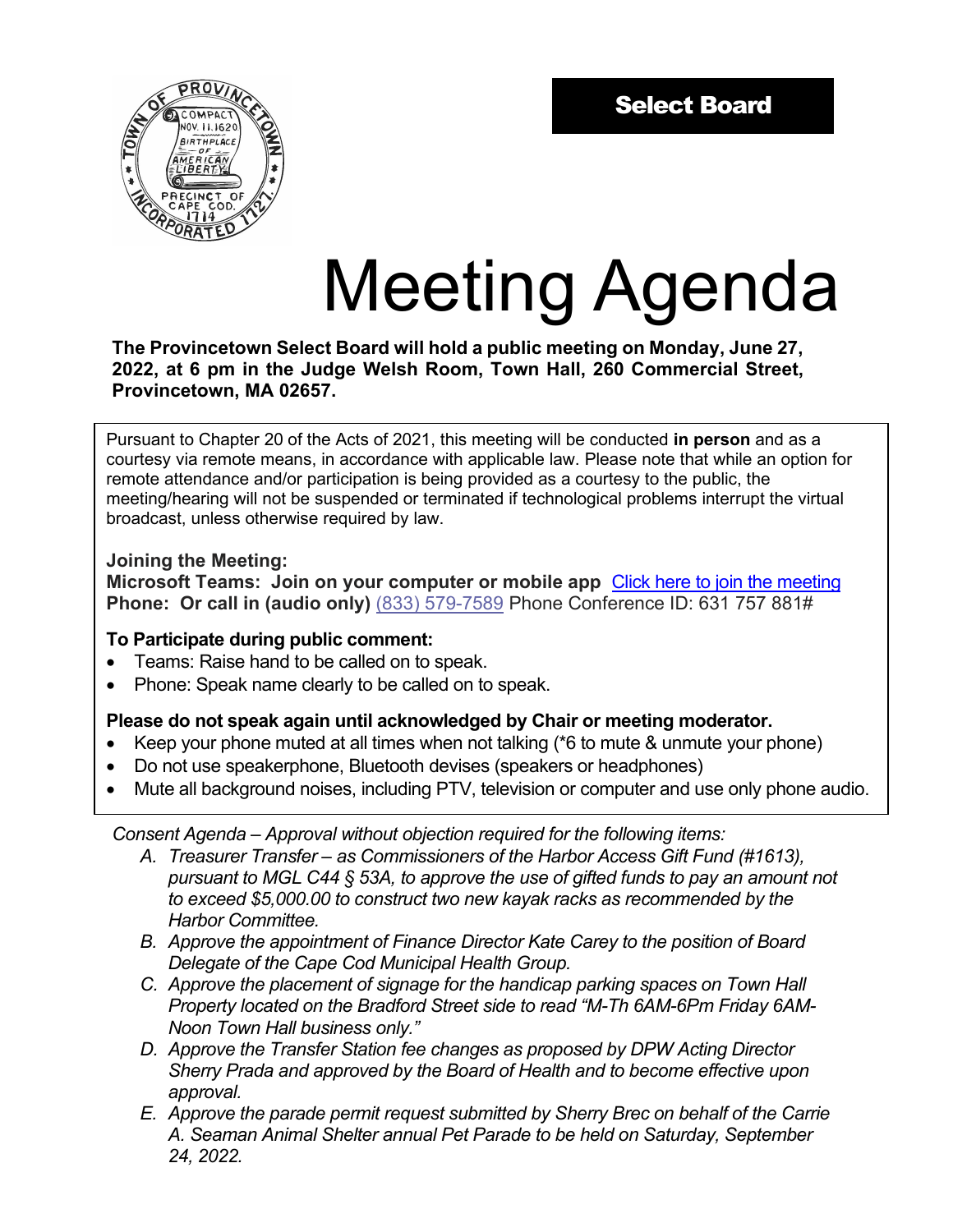- *F. Approve the parade permit request submitted by Elizabeth Welch on behalf of Family Equality's Annual Family Week Parade to be held on Friday, July 29, 2022.*
- *G. Letter of thanks to the National Painting Services, LLC.*
- *H. Approve end of Fiscal Year reappointment of the Following Board and Committees, and Commission Members to an additional three-year term all to expire on June 30, 2025.*
	- *a. Animal Welfare Committee: Regular Member Elizabeth Brooke*
	- *b. Community Housing Council: Regular Member Kristin Hatch*
	- *c. Economic Development Committee: Regular Member Lisa Westervelt*
	- *d. VSB Women's Inn Keeper Representative: Regina Cassidy*
	- *e. VSB Arts Community Representative: David Wilson*
- *I.* Approve the Outdoor Area Lighting Operation and Maintenance Agreement between *the Town of Provincetown and Arden Engineering Constructors, LLC in the amount not to exceed \$1,000,000 to cover the costs associated with the municipal outdoor area lighting (streetlights).*
- *J. Approve the contract amendment between the Town of Provincetown and Environmental Partners in the amount of \$242,120. to cover cost associated with the costs associated with providing the Town with the Owner's Project Manager (OPM) construction Phase Services (CPS) associated with the construction of the new Police Station.*
- 1. Public Statements Three (3) minutes maximum. Select Board Members do not respond during public statements
- 2. Select Board Member's Opening Statements Five (5) minutes maximum.

# **\* Items may be taken out of order at the discretion of the chair \***

- 3. Town Manager's Report
- 4. Requests (Votes may be taken on the following items):
	- A. Parking System Update Full update to include status of permit system integration to FLASH, town-wide kiosks, signage for Passport App. – Chair Abramson
	- B. Discuss changes the State is considering Title 5 Member Leslie Sandberg
	- C. Joint Meeting with Water & Sewer Board and Board of Health: Sewer Expansion Update
	- D. Discuss with Recreation Commission Chair Cathy Nagorski the Nickerson Street Pickleball Court Usage.
	- E. Discuss the lack of compliance with Obstructions in the Public Way all over town Vice Chair John Golden
	- F. Update on the fencing proposal for the Old Reliable Building, 227R Commercial Street – Member Leslie Sandberg